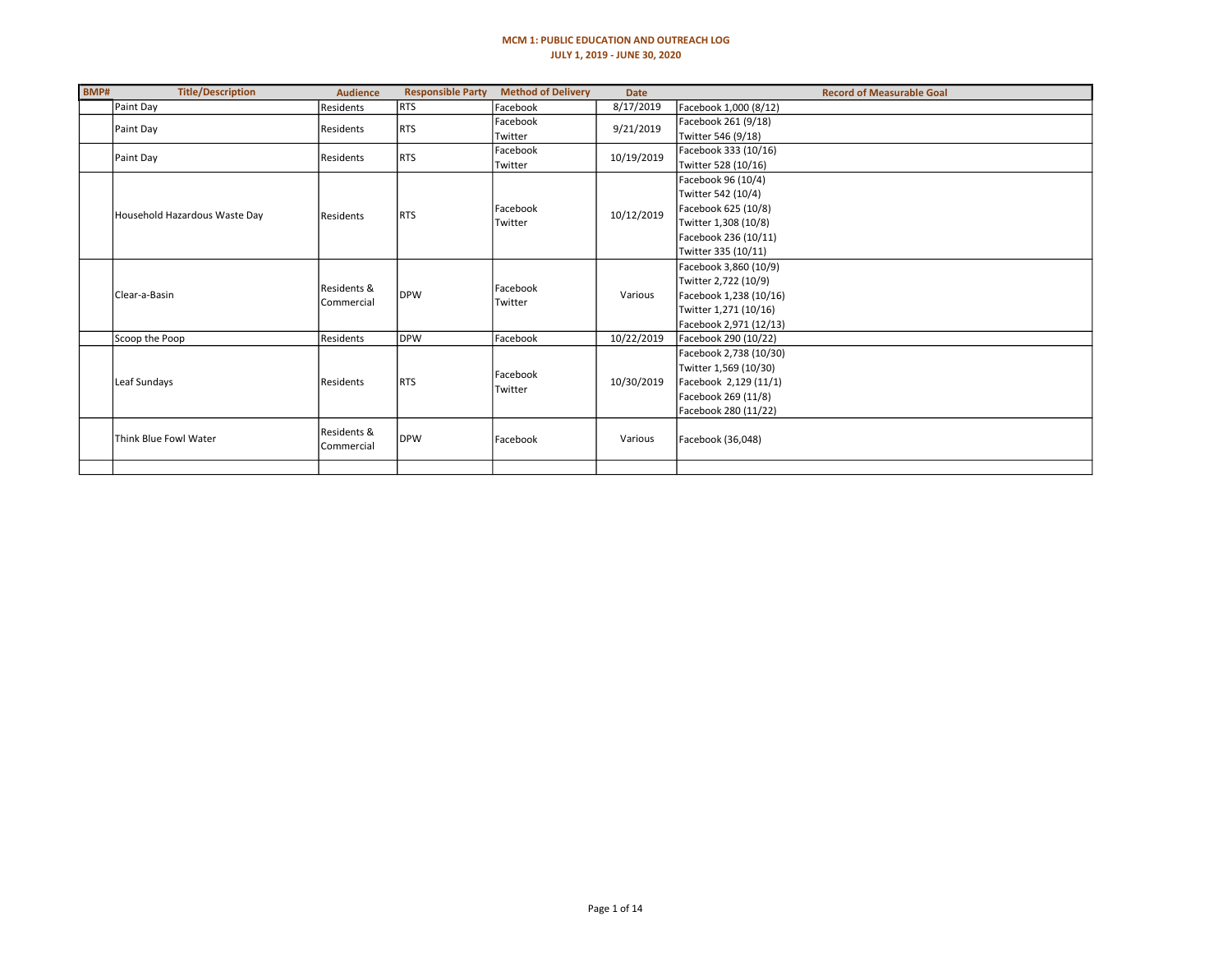## MCM 2: PUBLIC INVOLVEMENT PARTICIPATION LOG JULY 1, 2019 - JUNE 30, 2020

### RECORD OF SWMP AND ANNUAL REPORT POSTING FOR PUBLIC REVIEW

| <b>Date</b>   | <b>Responsible</b><br><b>Party</b> | <b>Public Notice</b><br><b>Provided</b> | <b>Location of Posting</b>                          | <b>Record of Measurable Goal</b>                                                                                                                                                                                                                                                         |
|---------------|------------------------------------|-----------------------------------------|-----------------------------------------------------|------------------------------------------------------------------------------------------------------------------------------------------------------------------------------------------------------------------------------------------------------------------------------------------|
| 9/23/2019 DPW |                                    | <b>Yes</b>                              | https://www.needhamma.gov/323/Stormwater-Management | The written Stormwater Management Program (SWMP) was completed<br>September 23, 2019 and posted to the<br>town website on September 27, 2019 for a public review and comment<br>period of 60 days. Needham did not receive any public comments to the<br>SWMP during the comment period. |
|               |                                    |                                         |                                                     |                                                                                                                                                                                                                                                                                          |
|               |                                    |                                         |                                                     |                                                                                                                                                                                                                                                                                          |
|               |                                    |                                         |                                                     |                                                                                                                                                                                                                                                                                          |

### RECORD OF PUBLIC COMMENTS

| Date | <b>Comment From Received Via</b> | <b>Comment</b> |
|------|----------------------------------|----------------|
|      |                                  | None           |
|      |                                  |                |
|      |                                  |                |
|      |                                  |                |
|      |                                  |                |
|      |                                  |                |
|      |                                  |                |
|      |                                  |                |
|      |                                  |                |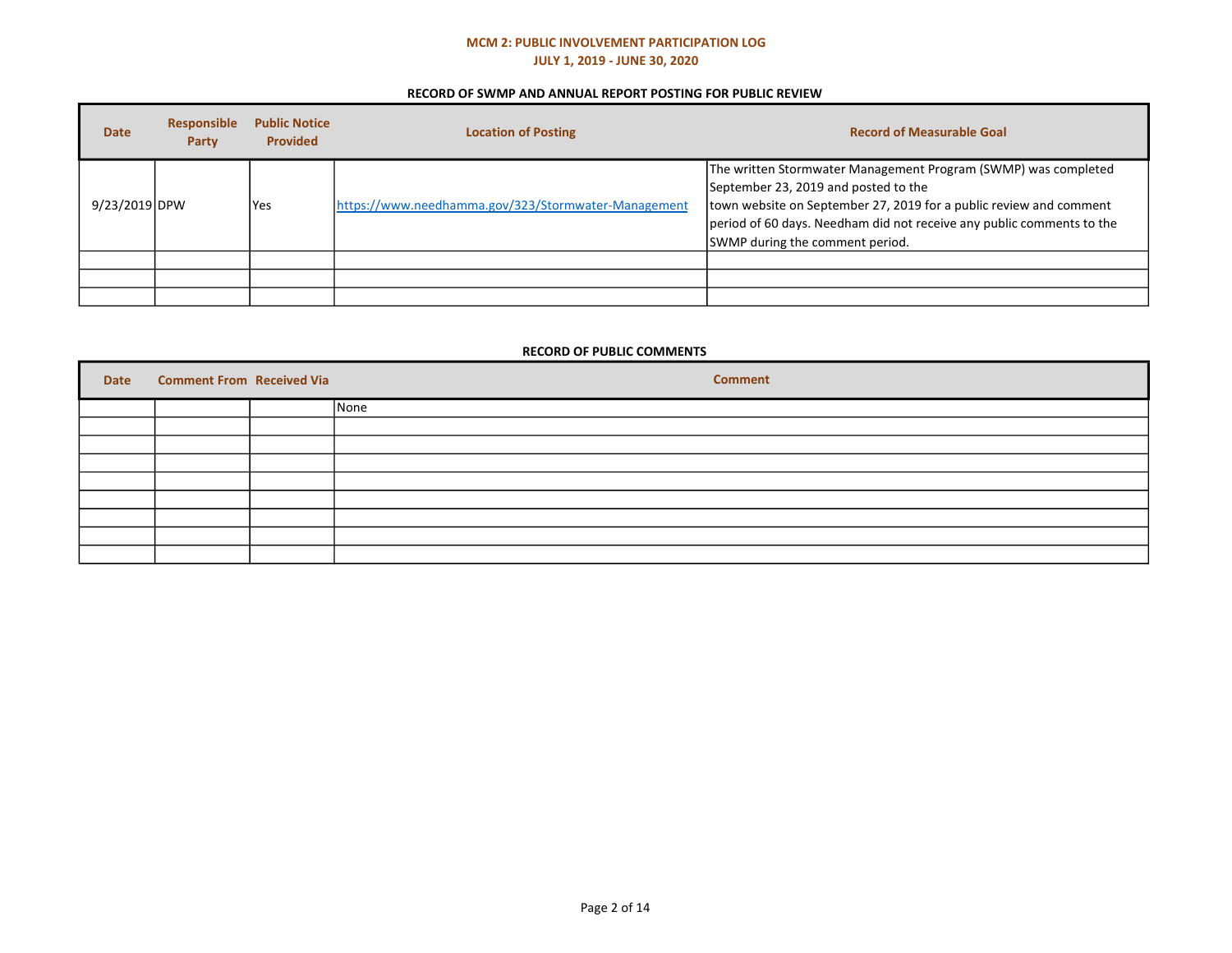## MCM 2: PUBLIC INVOLVEMENT PARTICIPATION LOG JULY 1, 2019 - JUNE 30, 2020

### RECORD OF PUBLIC PARTICIPATION ACTIVITIES

| <b>Date</b>    | <b>Responsible</b><br><b>Party</b>   | <b>Public Notice</b><br><b>Provided</b> | <b>Activity</b>               | <b>Record of Measurable Goal</b>                                                                                                                                                                                                         |
|----------------|--------------------------------------|-----------------------------------------|-------------------------------|------------------------------------------------------------------------------------------------------------------------------------------------------------------------------------------------------------------------------------------|
| 10/5/2019      | Park and<br>Recreation<br>Department | Yes                                     | Townwide Cleanup              | Townwide Cleanup<br><b>Broadmeadow</b><br>High Rock Forest<br>Mitchell Woods<br>Rail Trail<br>Eliot School Playground<br>Perry Park<br>Newman School and Field<br> Newman Eastman Trail<br>Total of 840 lbs collected<br>50 participants |
| 10/12/2019 RTS |                                      | Yes                                     | Household Hazardous Waste Day | 207 cars total<br>2.76 Tons                                                                                                                                                                                                              |
| 11/1/2019      | RTS                                  | Yes                                     | <b>Leaf Collection</b>        | 225 Tons                                                                                                                                                                                                                                 |
| 4/29/2020      | Park and<br>Recreation<br>Department | Yes                                     | Restock the Reservoir         | Due to COVID-19, not done with public this year                                                                                                                                                                                          |
| Spring 2020    | Park and<br>Recreation<br>Department | Yes                                     | Arbor Day Tree Distribution   | Parks and Recreation had a drive-thru tree distribution event.                                                                                                                                                                           |
| Spring 2020    | Parks and<br>Forestry                | Yes                                     | How to plant a tree           | Utube video produced to encourage tree planting. In conjunction with the<br>Arbor Day Tree Distribution by Parks and Recreation                                                                                                          |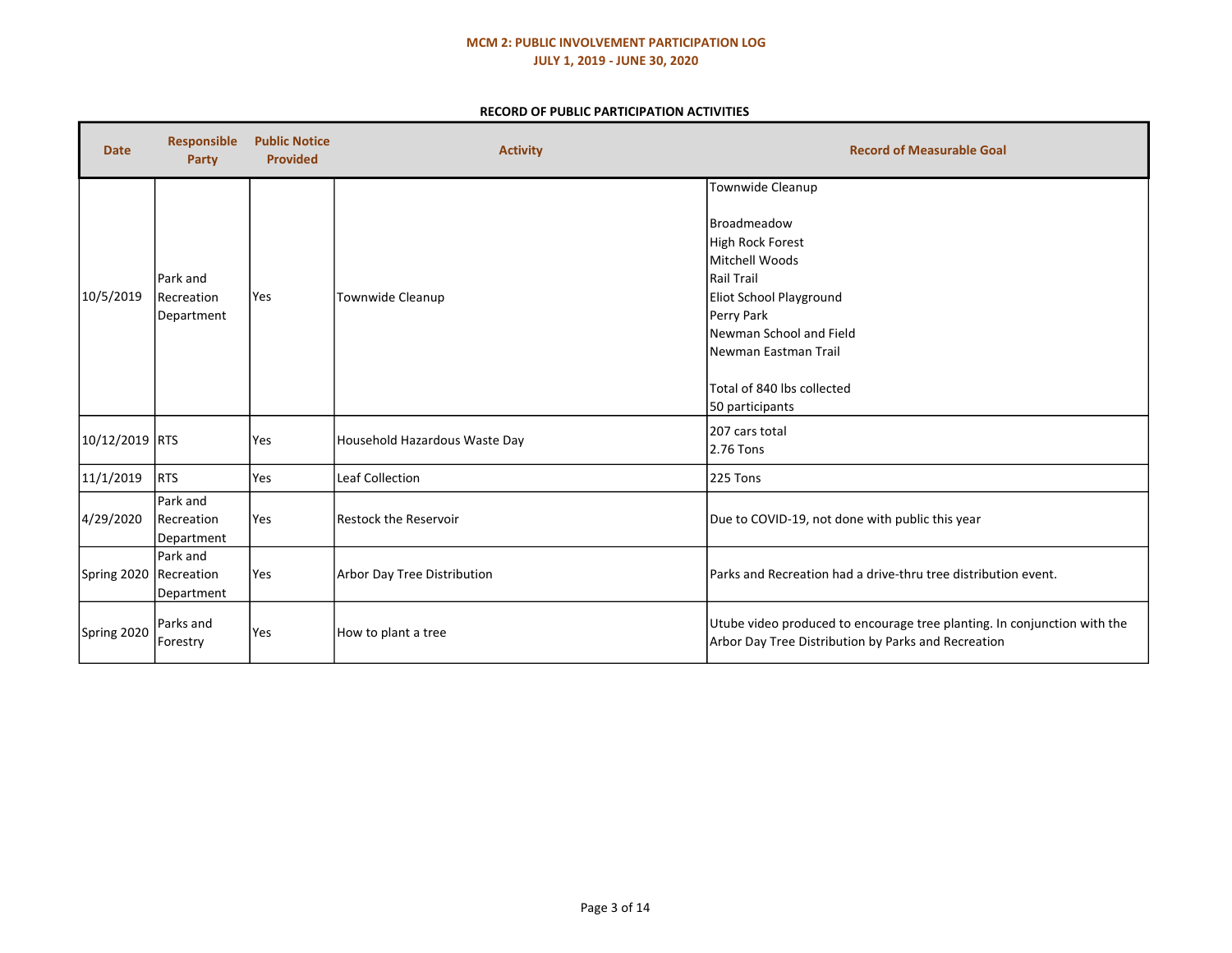|                   | <b>EMPLOYEE TRAINING</b> |          |                  |                                                                                                                                                                                                                                                                                                                                                                                                                     |  |  |  |
|-------------------|--------------------------|----------|------------------|---------------------------------------------------------------------------------------------------------------------------------------------------------------------------------------------------------------------------------------------------------------------------------------------------------------------------------------------------------------------------------------------------------------------|--|--|--|
| <b>Date</b>       | # of Attendees           | Location | <b>Presenter</b> | <b>Topic/Discussion Items</b>                                                                                                                                                                                                                                                                                                                                                                                       |  |  |  |
| 7/1/209-6/30/2020 |                          | Video    | <b>BETA</b>      | <b>MS4 Permit Overview &amp; IDDE Training</b><br>• overview of the MS4 Permit and requirements<br>.Illicit Discharge, Detection and Elimination                                                                                                                                                                                                                                                                    |  |  |  |
| 7/1/209-6/30/2020 |                          | Video    | <b>BETA</b>      | Good Housekeeping - Municipal Facilities O&M<br>•the individual Stormwater Management Plans (SWMPs) for all Athletic Fields and Recreational<br>Areas, including O&M Plans, Inspectional Responsibilities, Reporting and Documenting duties<br>• Proper care (as concerns stormwater – vehicle washing and maintenance; fluids and lubricants)<br>and storage of Vehicles and Equipment, Reporting and Documenting  |  |  |  |
| 7/1/209-6/30/2020 |                          | Video    | <b>BETA</b>      | Good Housekeeping - Municipal Facilities O&M<br>. the individual Stormwater Management Plans (SWMPs) for all Athletic Fields and Recreational<br>Areas, including O&M Plans, Inspectional Responsibilities, Reporting and Documenting duties<br>• Proper care (as concerns stormwater – vehicle washing and maintenance; fluids and lubricants)<br>and storage of Vehicles and Equipment, Reporting and Documenting |  |  |  |
| 7/1/209-6/30/2020 |                          | Video    | <b>BETA</b>      | Good Housekeeping - Municipal Facilities O&M<br>•Individual Stormwater Management Plans (SWMPs) for all Athletic Fields and Recreational<br>Areas, including O&M Plans, Inspectional Responsibilities, Reporting and Documenting duties<br>.Roadways, Street Sweeping, Catch Basin Cleaning, Parking Lots, Winter Road Maintenance                                                                                  |  |  |  |
| 7/1/209-6/30/2020 |                          | Video    | <b>BETA</b>      | <b>NPDES MS4 Training Summary</b><br>. Summary meeting to go over the previous trainings and answer any final questions                                                                                                                                                                                                                                                                                             |  |  |  |

#### **SSO INVENTORY**

| Report # | <b>Date</b> | Reporter                 | Location                   | <b>Status &amp; Comments</b>                                                              |
|----------|-------------|--------------------------|----------------------------|-------------------------------------------------------------------------------------------|
|          |             | $8/5/2019$ S. Harrington | Great Plain Ave @ South St | Broken sewer line by Middlesex Corp, SSO notification sent, SSO contained and eliminated. |
|          |             | 12/25/2019 S. Harrington | 141 & 59 Locust Ln         | Town's sewer line surcharged, SSO notification sent, SSO contained and eliminated.        |
|          |             |                          |                            |                                                                                           |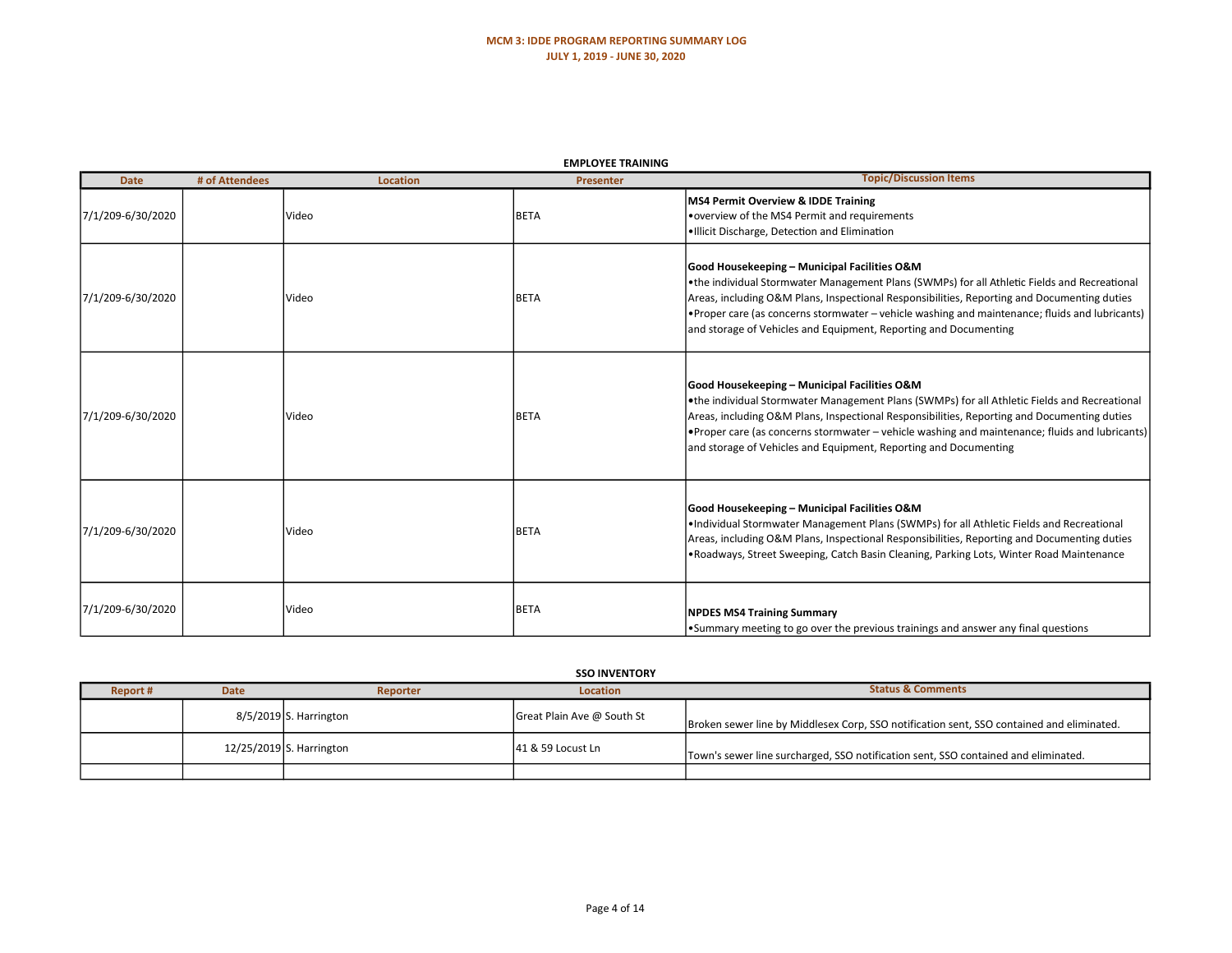#### ILLICIT DISCHARGE INVENTORY

| <b>Report #</b> | <b>Date</b> | Reporter | Location | Status & Comments |
|-----------------|-------------|----------|----------|-------------------|
| None            |             |          |          |                   |

#### STORM SEWER MAPPING UPDATES

| <b>Contract Contract</b> | <b>Date</b> | . .<br>dated Bv | <b>Location</b> | <b>Description</b> |
|--------------------------|-------------|-----------------|-----------------|--------------------|
| None                     |             |                 |                 |                    |
|                          |             |                 |                 |                    |

### OUTFALL SCREENING AND SAMPLING

| v/Wet | valcis | Inspector | cation(s | tomment:<br>----------- |
|-------|--------|-----------|----------|-------------------------|
| None  |        |           |          |                         |
|       |        |           |          |                         |

| <b>Category</b>  | Date(s)                 | Inspector  | catchivier investigation.<br><b>Location</b> | <b>Description/Results</b>                                                                                                                                                                                                                                                                                                                                                                                                                                                                                                                                                                                                                                                                                                                                                                                                                                                                                                                                                                                                                                                               |
|------------------|-------------------------|------------|----------------------------------------------|------------------------------------------------------------------------------------------------------------------------------------------------------------------------------------------------------------------------------------------------------------------------------------------------------------------------------------------------------------------------------------------------------------------------------------------------------------------------------------------------------------------------------------------------------------------------------------------------------------------------------------------------------------------------------------------------------------------------------------------------------------------------------------------------------------------------------------------------------------------------------------------------------------------------------------------------------------------------------------------------------------------------------------------------------------------------------------------|
|                  | 9/6/2019                | Consultant | Rosemary Street                              | Field investigation on Rosemary Street identified two locations with indicators of possible ilicit<br>discharges<br>- CB in front of #253 Rosemary Street<br>Chlorine odor and was flowing during dry weather, source could be upstream<br>- Outfall on Rosemary Brook at end of Perrault Rd.<br>Upstream of pedestrian bridge had orange discoloration<br>9/9/19 - Sent W&S staff to investigate<br>Paul Reynolds crew found no chlorine odor @ 253 Rosemary Street<br>Crew traced outfall to CB in courtyard of apartments. There is a sumppump<br>connection.<br>9/10/19 - Re-check. No chlorine odor present @ 253 Rosemary Street<br>9/19/19 - Re-check. No chlorine odor present @ 253 Rosemary Street<br>Crew found second location with orange discoloration on Tillotson<br>9/23/19 - Kim Donovan, Compliance Coordinator<br>Tom Ryder, Assistant Town Engineer<br>Sean Harrington, Acting W&S Superintendent<br>Inspected outfall and drywell with discoloration, determined to likely be oxidized<br>iron deposits causing discoloration.<br>No illicit connections detected. |
| Sediment Removal | 8/23/19 - 12/27-19 BETA |            | Rosemary Lake Dredging Project               | Weekly turbidity monitoring conducted along Rosemary Brook<br>Evaluation of analytical data from lake sediment sampling<br>Minimal deposition (0 to 1.5 inches) was noted at the monitoring station closest to the lake and<br>no deposition was noted at stations further downstream. Turbidity was compared with baseline<br>turbidity data and within allowable limits during the project.                                                                                                                                                                                                                                                                                                                                                                                                                                                                                                                                                                                                                                                                                            |

### CATCHMENT INVESTIGATIONS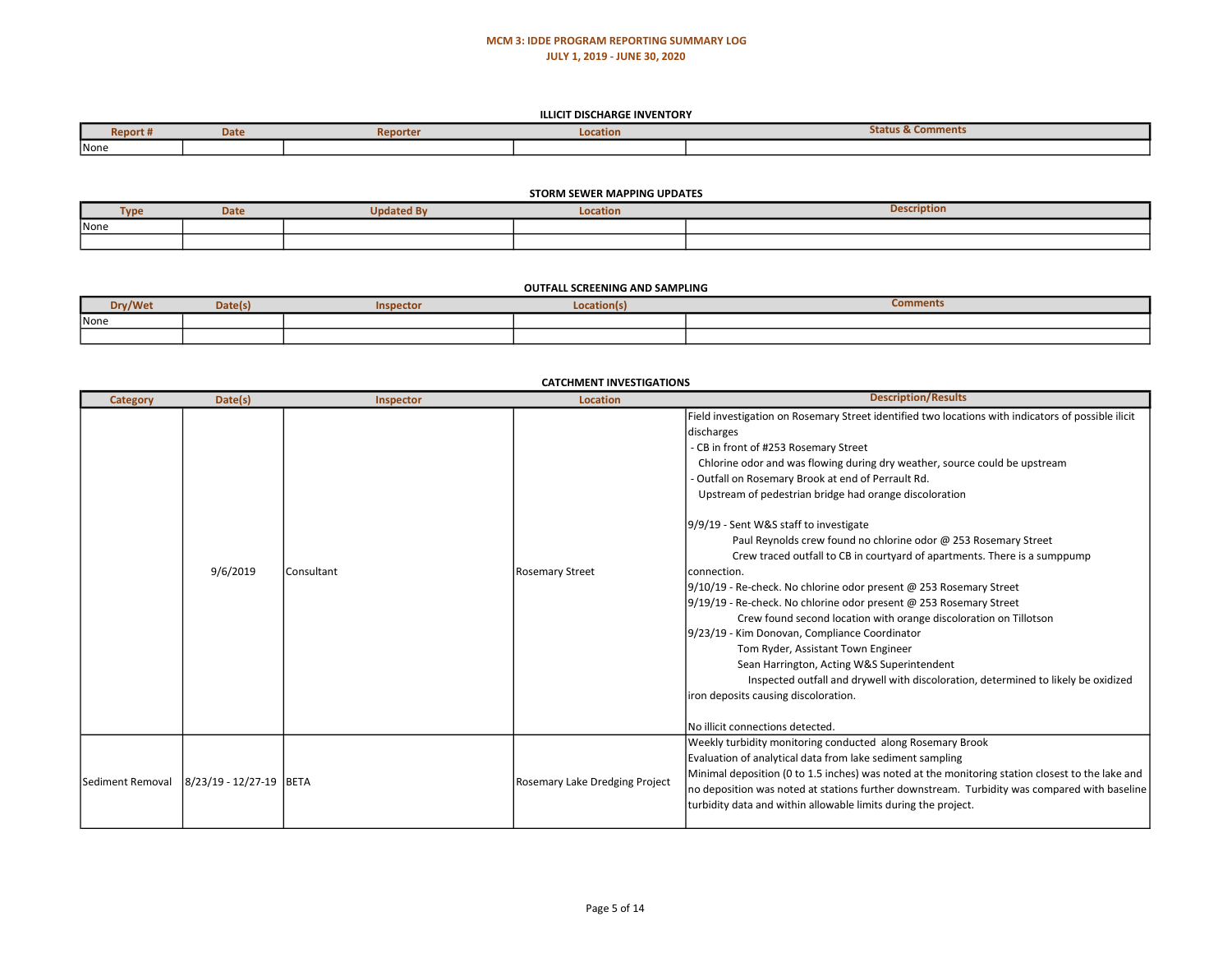## MCM 4: CONSTRUCTION SITE RUNOFF CONTROL - INSPECTION JULY 1, 2019 - JUNE 30, 2020

### CONSTRUCTION SITE INSPECTION LOG

| <b>Report #</b> | <b>Date</b> | <b>Inspector</b> | <b>Project/Location</b>                | <b>Status &amp; Comments</b>                       |
|-----------------|-------------|------------------|----------------------------------------|----------------------------------------------------|
|                 | 7/3/2019    | tar              | Sunita Williams School/ Central Ave    | Inspection of site controls for Temp. CO           |
|                 | 8/13/2019   | tar              | Sunita Williams School/ Central Ave    | Final Inspection of site for Temp CO               |
|                 | 8/26/2019   | tar              | Memorial Park Field House/Highland Ave | Final Inspection of site for Temp CO               |
|                 | 9/3/2019    | tar              | RTS Storage Building/Central Ave       | Site Inspection of stormwater management           |
|                 | 9/27/2019   | tar              | Rockwood Lane Subdivision              | Final Inspection of stormwater design construction |
|                 | 10/2/2019   | tar              | <b>Belle Lane Subdivision</b>          | Construction follow up Inspection of stormwater    |
|                 | 10/9/2019   | ltar             | RTS Storage Building/Central Ave       | Site Inspection of stormwater management           |
|                 | 11/8/2019   | tar              | RTS Storage Building/Central Ave       | Final Inspection of stormwater management          |
|                 | 1/7/2020    | tar              | NBC/ A Street                          | Final Inspection of stormwater management          |
|                 |             |                  |                                        |                                                    |
|                 |             |                  |                                        |                                                    |
|                 |             |                  |                                        |                                                    |
|                 |             |                  |                                        |                                                    |
|                 |             |                  |                                        |                                                    |
|                 |             |                  |                                        |                                                    |
|                 |             |                  |                                        |                                                    |
|                 |             |                  |                                        |                                                    |
|                 |             |                  |                                        |                                                    |
|                 |             |                  |                                        |                                                    |
|                 |             |                  |                                        |                                                    |
|                 |             |                  |                                        |                                                    |
|                 |             |                  |                                        |                                                    |

## CONSTRUCTION SITE ENFORCEMENT ACTION LOG

| <b>Pro</b><br><b>Niect/Location</b> | <b>Date</b> | $-$<br><b>Taken</b><br><b>Action</b> | Status &<br><b>Comments</b> |
|-------------------------------------|-------------|--------------------------------------|-----------------------------|
|                                     |             |                                      |                             |
|                                     |             |                                      |                             |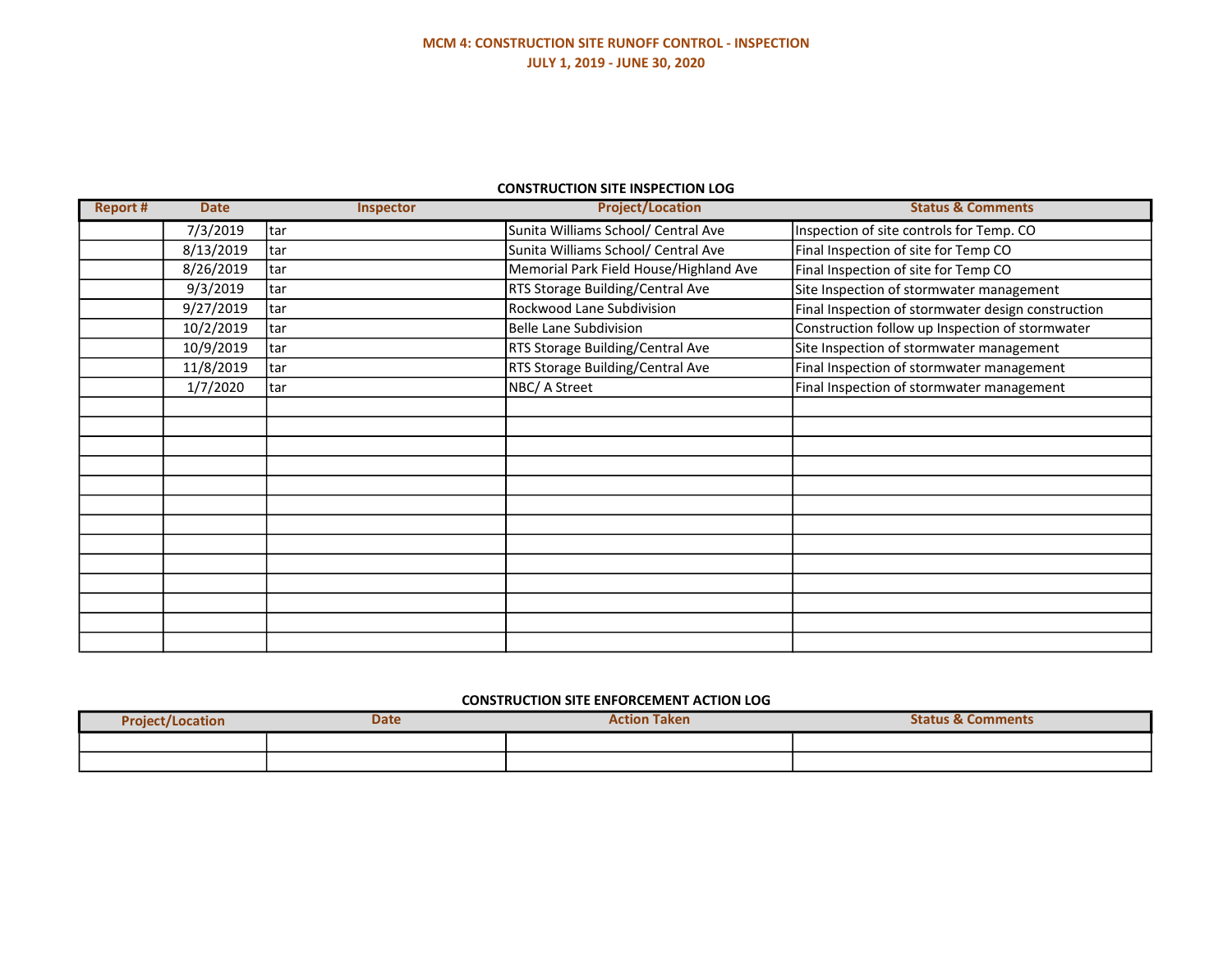# MCM 5: STORMWATER MANAGEMENT IN NEW DEVELOPMENT AND REDEVELOPMENT JULY 1, 2019 - JUNE 30, 2020

### SITE PLAN REVIEW LOG

| <b>Project/Location</b>                                                      | <b>Filing Date</b> | <b>Reviewer</b> | <b>Requirements Met</b>                           |                                                 | <b>Project Status</b>   |
|------------------------------------------------------------------------------|--------------------|-----------------|---------------------------------------------------|-------------------------------------------------|-------------------------|
| ZBA 40B/1180 Great Plain Ave                                                 | 8/13/2019 tar      |                 | $\mathbf{x}$<br><b>LIDs</b><br>$\Box$<br>As-built | SW Design Regs<br>図<br>Long-term O&M<br>l⊠      | Permitting ZBA          |
| Description/Comments: Erosion controls, roof and parking area drainage plans |                    |                 |                                                   |                                                 |                         |
| MPSP-Sunita Williams School/ Central Ave                                     | 8/21/2019 tar      |                 | $\Box$<br><b>LIDs</b><br>$\boxtimes$ As-built     | SW Design Regs<br>$\Box$<br>Long-term O&M<br>lа | Seeking Occupancy       |
| Description/Comments: Conducted final inspections of site                    |                    |                 |                                                   |                                                 |                         |
| MPSP-Memorial Park Field House/Highland Ave                                  | 8/19/2019 tar      |                 | $\Box$<br>LIDs<br>区 As-built                      | SW Design Regs<br>$\Box$<br>Long-term O&M<br>lа | Seeking Occupancy       |
| Description/Comments: Conducted Final Inspections of site                    |                    |                 |                                                   |                                                 |                         |
| ZBA Special Permit SFH/16 Pleasant Street                                    | 8/29/2019 tar      |                 | $\mathbf{x}$<br>LIDS<br>$\Box$<br>As-built        | SW Design Regs<br>$\Box$<br>Long-term O&M<br>l⊠ | seeking building permit |
| <b>Description/Comments: Dry wells</b>                                       |                    |                 |                                                   |                                                 |                         |
| ZBA Special Permit SFH/260-262 Rosemary Street                               | 8/29/2019 tar      |                 | $\boxtimes$<br>LIDs<br>$\square$ As-built         | SW Design Regs<br>$\Box$<br>Long-term O&M<br>l⊠ | seeking building permit |
| <b>Description/Comments:</b>                                                 |                    |                 |                                                   |                                                 |                         |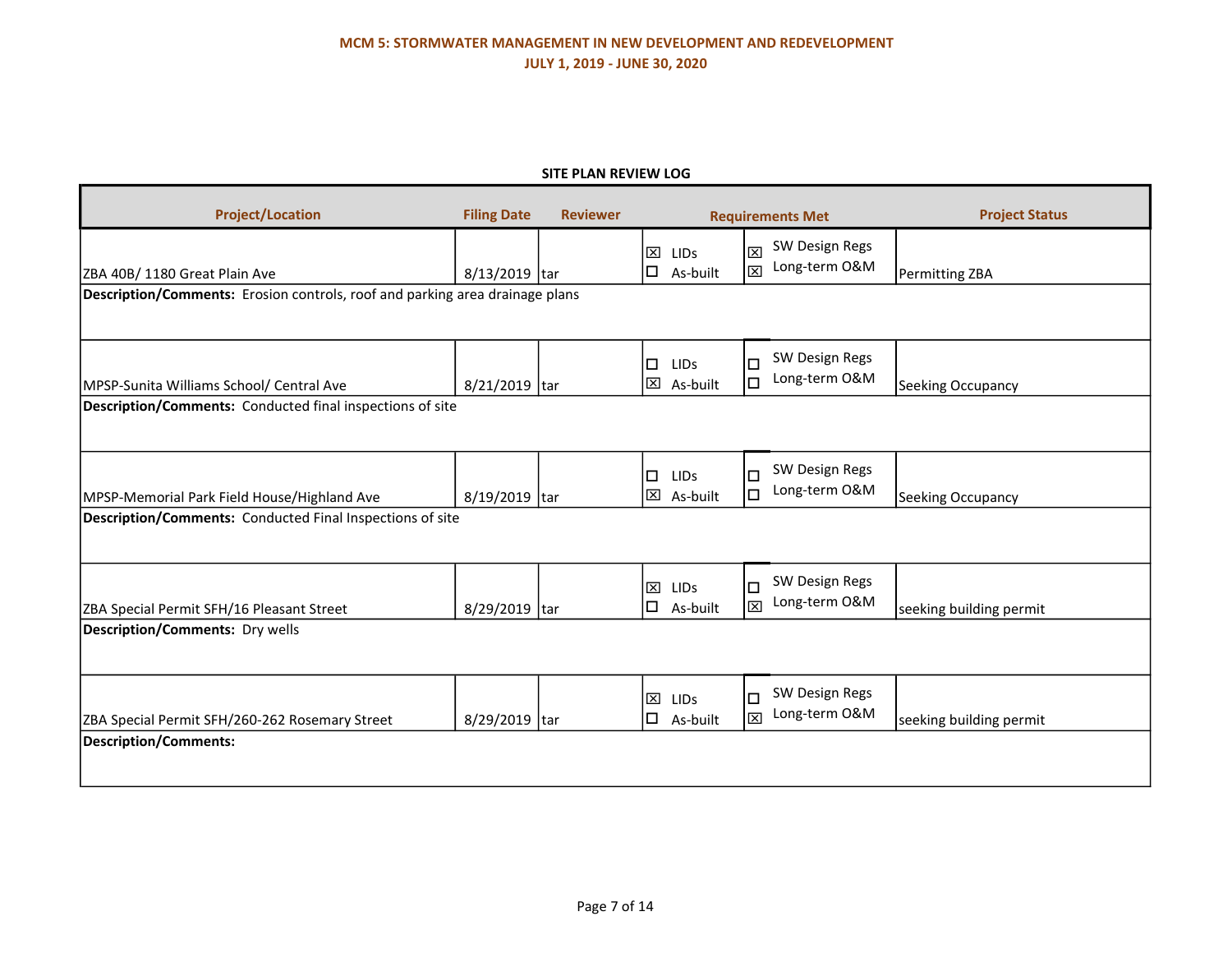# MCM 5: STORMWATER MANAGEMENT IN NEW DEVELOPMENT AND REDEVELOPMENT JULY 1, 2019 - JUNE 30, 2020

|                                                                                       |                                                                                 |  | □<br><b>LIDS</b>                              | SW Design Regs<br>П<br>Long-term O&M |                              |  |  |  |
|---------------------------------------------------------------------------------------|---------------------------------------------------------------------------------|--|-----------------------------------------------|--------------------------------------|------------------------------|--|--|--|
| Subdivision/Rockwood Lane                                                             | 9/16/2019 tar                                                                   |  | $\boxtimes$ As-built                          | $\Box$                               | Seeking close out of project |  |  |  |
|                                                                                       | Description/Comments: Revised asbuilt Hydrology reviewed and final construction |  |                                               |                                      |                              |  |  |  |
|                                                                                       |                                                                                 |  |                                               |                                      |                              |  |  |  |
|                                                                                       |                                                                                 |  | $\Box$<br><b>LIDS</b>                         | SW Design Regs<br>□                  |                              |  |  |  |
| MPSP-RTS Storage Building/Central Ave                                                 | 11/5/2019 tar                                                                   |  | 区 As-built                                    | Long-term O&M<br>Iа                  | Seeking close out of project |  |  |  |
| <b>Description/Comments:</b> Landscaping and stormwater management controls           |                                                                                 |  |                                               |                                      |                              |  |  |  |
|                                                                                       |                                                                                 |  |                                               |                                      |                              |  |  |  |
|                                                                                       |                                                                                 |  | $\mathbf{x}$<br>LIDS                          | SW Design Regs<br>$\Box$             |                              |  |  |  |
| ZBA Special Permit SFH/642 Webster Street                                             | 10/28/2019 tar                                                                  |  | $\square$ As-built                            | Long-term O&M<br>図                   | seeking building permit      |  |  |  |
| <b>Description/Comments: Dry wells</b>                                                |                                                                                 |  |                                               |                                      |                              |  |  |  |
|                                                                                       |                                                                                 |  |                                               |                                      |                              |  |  |  |
|                                                                                       |                                                                                 |  | $\mathbf{\overline{X}}$<br>LIDS               | SW Design Regs<br>$\Box$             |                              |  |  |  |
| Subdivision/390 Grove Street                                                          | $11/22/2019$ tar                                                                |  | $\square$ As-built                            | Long-term O&M<br>図                   | Seeking subdivision approval |  |  |  |
| <b>Description/Comments:</b> Roadway and Single Family stormwater controls            |                                                                                 |  |                                               |                                      |                              |  |  |  |
|                                                                                       |                                                                                 |  |                                               |                                      |                              |  |  |  |
|                                                                                       |                                                                                 |  | 図<br><b>LIDS</b>                              | SW Design Regs<br>$\Box$             |                              |  |  |  |
| ZBA Special Permit SFH/123 Pickering Street                                           | 1/24/2020 tar                                                                   |  | $\Box$ As-built                               | Long-term O&M<br>図                   | seeking building permit      |  |  |  |
| <b>Description/Comments: Dry wells</b>                                                |                                                                                 |  |                                               |                                      |                              |  |  |  |
|                                                                                       |                                                                                 |  |                                               |                                      |                              |  |  |  |
|                                                                                       |                                                                                 |  |                                               | SW Design Regs                       |                              |  |  |  |
|                                                                                       | 1/22/2020 tar                                                                   |  | $\boxtimes$<br><b>LIDs</b><br>$\Box$ As-built | $\Box$<br>Long-term O&M<br>図         | seeking building permit      |  |  |  |
| ZBA Special Permit SFH/217 High Rock Street<br><b>Description/Comments: Dry wells</b> |                                                                                 |  |                                               |                                      |                              |  |  |  |
|                                                                                       |                                                                                 |  |                                               |                                      |                              |  |  |  |
|                                                                                       |                                                                                 |  |                                               |                                      |                              |  |  |  |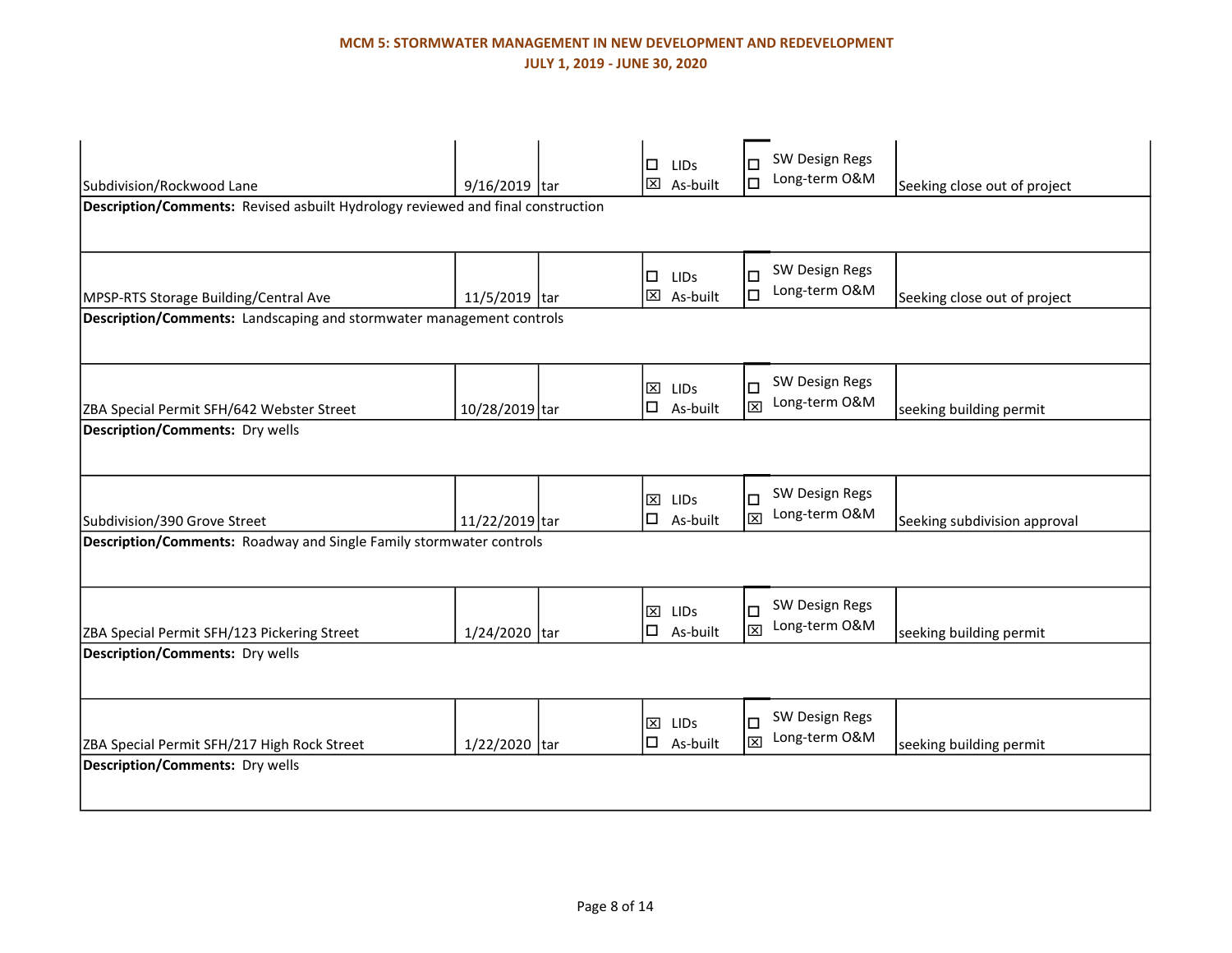| ZBA Special Permit SFH/52 Coulton Park                                                       | 5/20/2020 tar |  | ×<br>▯◻ | <b>LIDS</b><br>As-built | $\Box$<br>$\boxtimes$ | SW Design Regs<br>Long-term O&M | seeking building permit      |
|----------------------------------------------------------------------------------------------|---------------|--|---------|-------------------------|-----------------------|---------------------------------|------------------------------|
| Description/Comments: Dry wells                                                              |               |  |         |                         |                       |                                 |                              |
|                                                                                              |               |  |         |                         |                       |                                 |                              |
| Subdivision/Heather Lane off Chestnut Street                                                 | 4/27/2020 tar |  | ×<br>∣□ | <b>LIDS</b><br>As-built | I⊠                    | SW Design Regs<br>Long-term O&M | Seeking subdivision approval |
| Description/Comments: Roadway, house lots, and residential compound stormwater control plans |               |  |         |                         |                       |                                 |                              |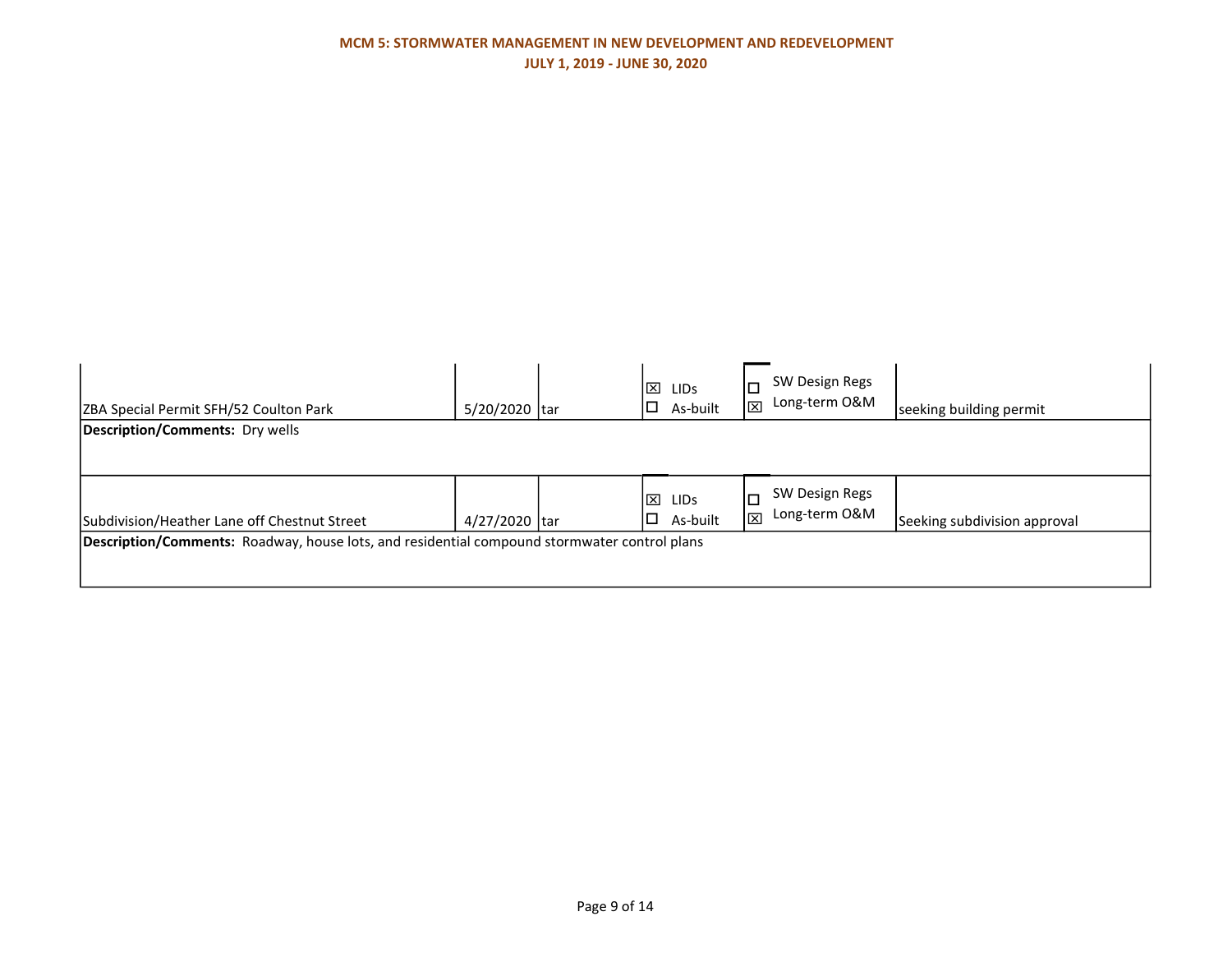# MCM 6: GOOD HOUSEKEEPING - CATCH BASIN CLEANING JULY 1, 2019 - June 30, 2020

Catch Basin Cleaning Log

|                   |                                                                                                                                 |               |                               | <b>Volume of</b>                |
|-------------------|---------------------------------------------------------------------------------------------------------------------------------|---------------|-------------------------------|---------------------------------|
| <b>Date Range</b> | Location(s)                                                                                                                     | # CBs Cleaned | <b>Depth of Cleaning (in)</b> | <b>Cleaning</b><br>(cubic yard) |
|                   |                                                                                                                                 |               |                               |                                 |
|                   |                                                                                                                                 |               |                               |                                 |
| 7/24/2019         | <b>Pine Grove Street</b>                                                                                                        | 15            | 54                            | 2.1                             |
| 7/26/2019         | Greenough Street, Avery Street                                                                                                  | 8             | 41                            | 1.6                             |
|                   | North Hill Avenue, Fox Hill Road, Mason Road, Fuller Brook                                                                      |               |                               |                                 |
| 8/1/2019          | Avenue, Curtis Street                                                                                                           | 25            | 124                           | 4.8                             |
|                   |                                                                                                                                 |               |                               |                                 |
| 8/2/2019          | Melrose Avenue                                                                                                                  | 12            | 47                            | 1.8                             |
|                   | Greenwood Avenue, Woodlawn Avenue, Otis Street, Manning                                                                         | 42            | 180                           |                                 |
| 8/5/2019          | Street<br>Manning Street, Ellicott Street, Parkinson Street, Washington                                                         |               |                               | 7.0                             |
| 8/6/2019          | Avenue, Powers Street                                                                                                           | 47            | 196                           | 7.6                             |
|                   |                                                                                                                                 |               |                               |                                 |
| 8/7/2019          | Powers Street, Beaufort Avenue, Fairlawn Street, Holland Street,<br>Holland Terrace, Gibson Street, Upland Road, Hemlock Street | 39            | 169                           | 6.6                             |
|                   |                                                                                                                                 | 46            |                               | 7.2                             |
| 8/8/2019          | Brookline Street, Hawthorn Avenue, Hillcrest Road                                                                               |               | 186                           |                                 |
| 8/9/2019          | Hillcrest Road, James Avenue, Lindbergh Avenue                                                                                  | 19            | 86                            | 3.3                             |
| 8/12/2019         | <b>Hillcrest Road</b>                                                                                                           | 11            | 78                            | 3.0                             |
| 8/13/2019         | Hillcrest Road, Homestead Park, Lasalle Road, Hoover Road                                                                       | 19            | 113                           | 4.4                             |
|                   | Hoover Road, Hillcrest Road, Bond Street, Lexington Avenue,                                                                     |               |                               |                                 |
| 8/14/2019         | <b>Concord Street</b>                                                                                                           | 43            | 220                           | 8.5                             |
|                   |                                                                                                                                 |               |                               |                                 |
| 8/15/2019         | Concord Street, Parker Road, Paul Revere Road, Thorpe Road                                                                      | 29            | 131                           | 5.1                             |
| 8/19/2019         | Rosalie Road, Nevada Road, Virginia Road, Richdale Road                                                                         | 25            | 98                            | 3.8                             |
|                   | Highgate Street, Avon Circle, Falcon Street, Colgate Road, Oak Hill                                                             |               |                               |                                 |
| 8/20/2019         | Road                                                                                                                            | 48            | 203                           | 7.9                             |
| 8/22/2019         | Arch Street                                                                                                                     | 10            | 78                            | 3.0                             |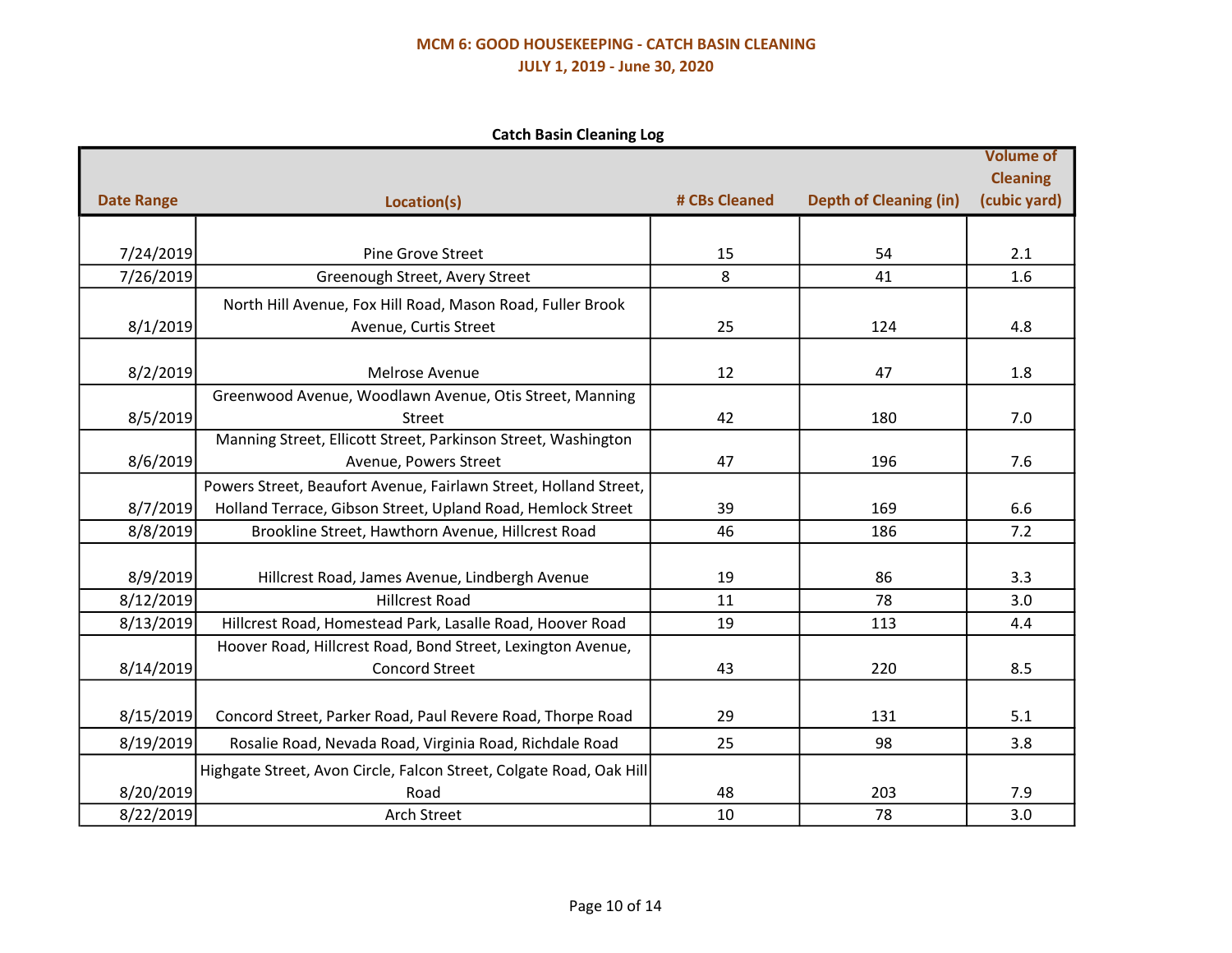# MCM 6: GOOD HOUSEKEEPING - CATCH BASIN CLEANING JULY 1, 2019 - June 30, 2020

|           | Lindbergh Avenue, Dunster Road, Dartmouth Avenue, Donna                  |                |     |     |
|-----------|--------------------------------------------------------------------------|----------------|-----|-----|
| 9/12/2019 | Road                                                                     | 27             | 107 | 4.2 |
| 4/23/2020 | Country Way                                                              | 30             | 181 | 7.0 |
|           | William Street, Lynn Road, Frank Street, Sunnyside Road, Coulton         |                |     |     |
| 5/4/2020  | Park                                                                     | 23             | 105 | 4.1 |
| 5/5/2020  | Pine Grove Street, Wayne Road                                            | 26             | 112 | 4.3 |
| 5/6/2020  | Evelyn Road, Greenough Street, Avery Street                              | 24             | 110 | 4.3 |
| 5/7/2020  | Harvard Circle, Elder Road                                               | $\overline{7}$ | 32  | 1.2 |
|           | Yale Road, Hewett Circle, Amelia Road, Noanett Road, Bower               |                |     |     |
| 5/18/2020 | Street                                                                   | 27             | 112 | 4.3 |
| 5/19/2020 | Gary Road, Lee Road, Garden Street                                       | 22             | 73  | 2.8 |
| 6/1/2020  | Garden Street, May Street                                                | 5              | 27  | 1.0 |
| 6/2/2020  | May Street, Lake Drive, Garden Street                                    | 35             | 185 | 7.2 |
|           | Roscoe Street, Horace Street, John Street, Jennifer Circle, Gerber       |                |     |     |
| 6/4/2020  | Circle, Castano Court, Booth Street                                      | 30             | 154 | 6.0 |
| 6/5/2020  | <b>Hill Street</b>                                                       | $\overline{2}$ | 15  | 0.6 |
| 6/9/2020  | Hill Street, Andrea Circle, Bobsled Drive                                | 11             | 63  | 2.4 |
| 6/10/2020 | Taylor Street, Julia Road                                                | 15             | 90  | 3.5 |
| 6/11/2020 | Bess Road, Nardone Road, Jarvis Circle                                   | 27             | 143 | 5.5 |
| 6/12/2020 | Border Road, Grasmere Road, Lakin Street                                 | 19             | 98  | 3.8 |
|           | 6/15/2020 Ardmore Road, Briarwood Circle, Parkland Road, St. Mary Street | 31             | 188 | 7.3 |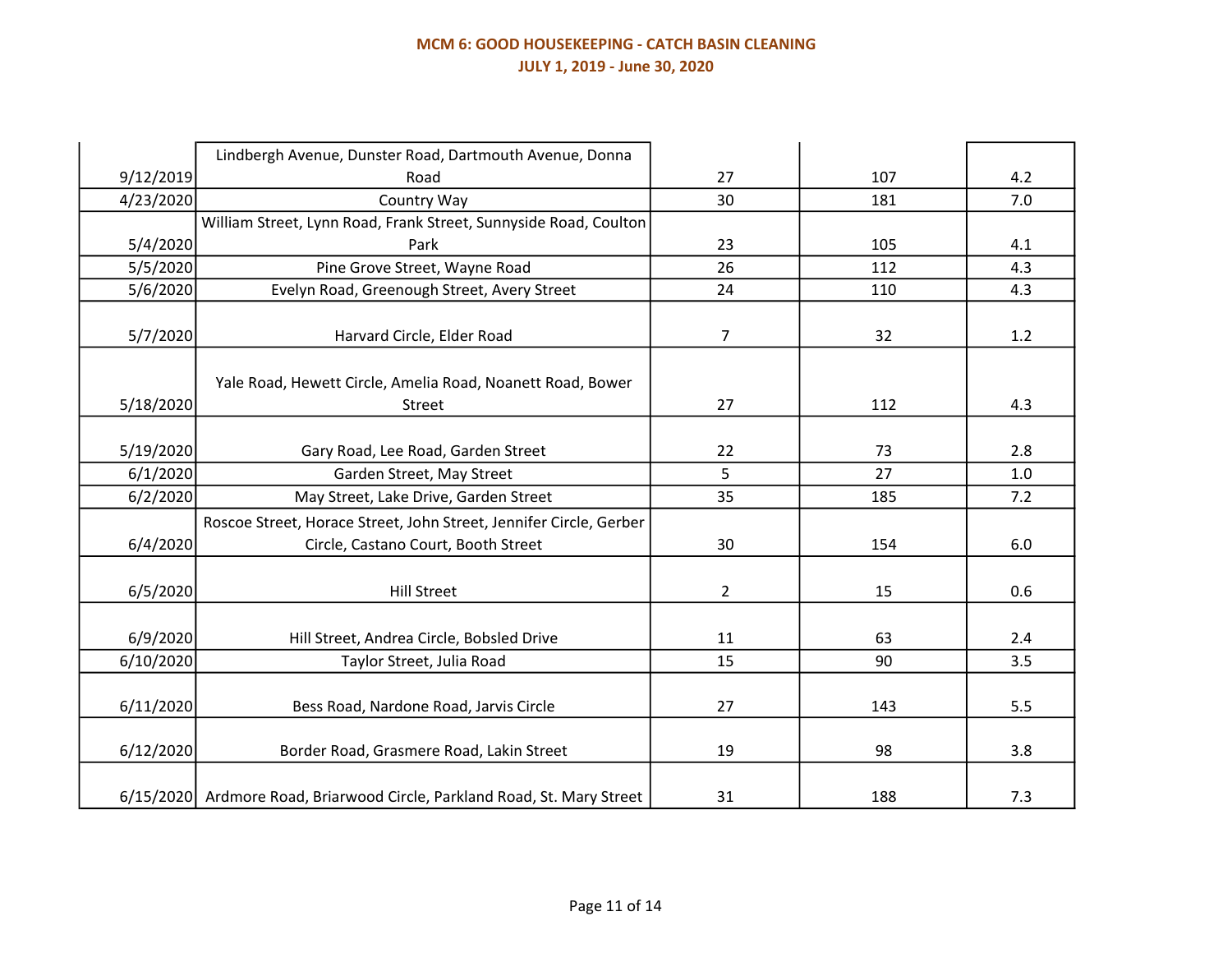# MCM 6: GOOD HOUSEKEEPING - CATCH BASIN CLEANING JULY 1, 2019 - June 30, 2020

| 6/16/2020 | Daley Street, Evergreen Road, Carter Street, Reservoir Street,<br>Arnold Street | 29  | 193  |     |
|-----------|---------------------------------------------------------------------------------|-----|------|-----|
| 6/17/2020 | Beech Street, Ellis Street, Kearney Road, Hampton Avenue                        | 19  | 107  | -4. |
|           |                                                                                 |     |      |     |
|           |                                                                                 |     |      |     |
|           | Total                                                                           | 847 | 4099 | 159 |

# Record of Catch Basins Found to be More Than 50% Full at Cleaning

| <b>CBID</b> | Date                                                      | Address | <b>Location Description</b> |
|-------------|-----------------------------------------------------------|---------|-----------------------------|
|             | <sup>*</sup> Reporting procedures in process of creation. |         |                             |
|             |                                                           |         |                             |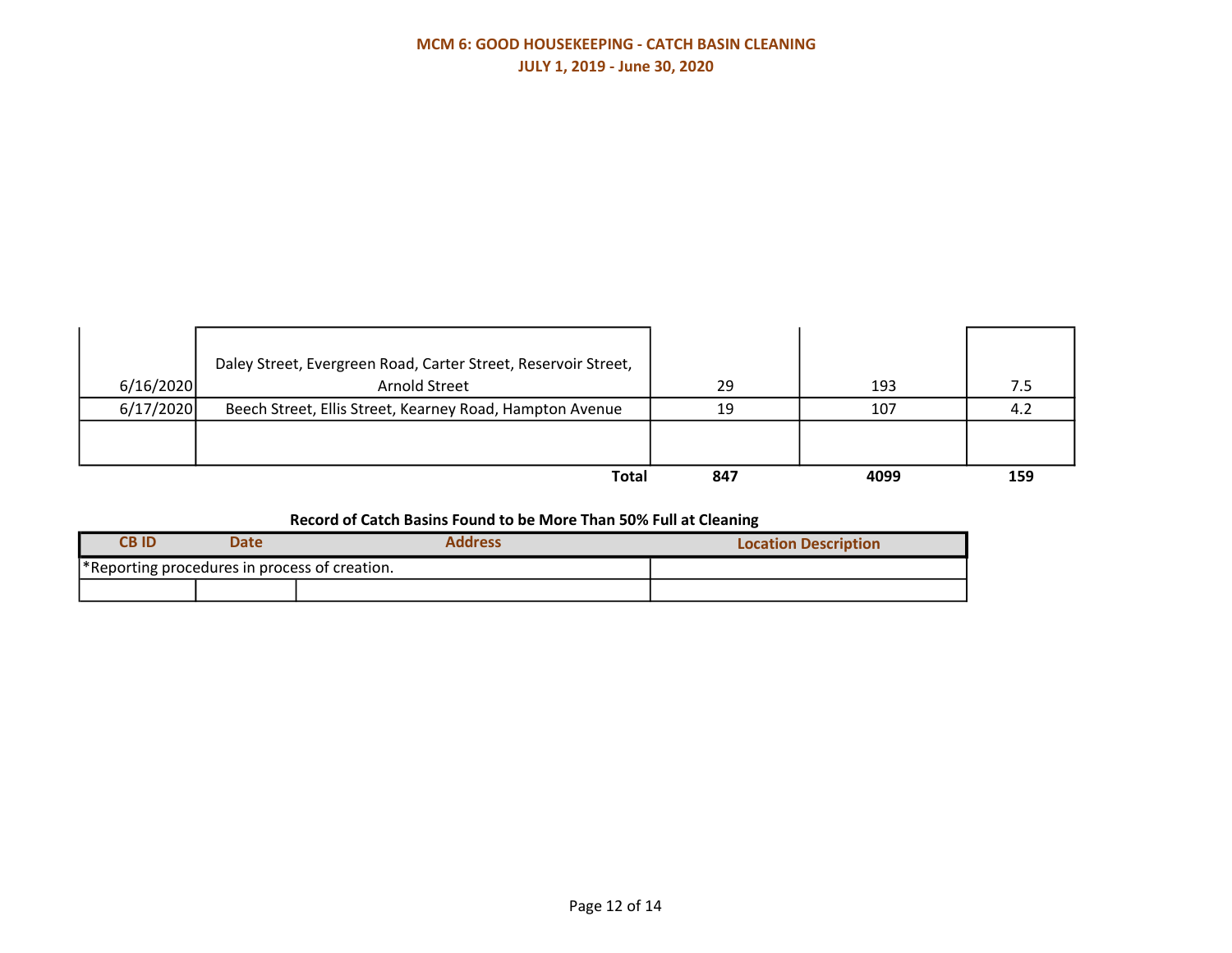| <b>Street Sweeping</b> |            |                                                  |                                                                                                                                                                                                                                                                                                                                                          |  |  |  |
|------------------------|------------|--------------------------------------------------|----------------------------------------------------------------------------------------------------------------------------------------------------------------------------------------------------------------------------------------------------------------------------------------------------------------------------------------------------------|--|--|--|
| <b>Date</b>            | Qty        | <b>Location</b>                                  | <b>Status &amp; Comments</b>                                                                                                                                                                                                                                                                                                                             |  |  |  |
| Sept to Oct 2019       | 49.47 tons | Town Wide                                        | Fall street sweeping throughout entire town conducted by Millenium Maint & Power Sweeping                                                                                                                                                                                                                                                                |  |  |  |
| 12/28/2019             | 2.5        | lSunita Williams School<br>Rosemary Pool Complex | The DPW removed 2.5 cubic yards of sand from the parking by mechanical sweeping on Saturday,<br>12/28/19. That sand was placed in our ballast pile for reuse.                                                                                                                                                                                            |  |  |  |
|                        |            | lEmerson Place                                   | We are planning to sweep the sidewalks with Barry's team weather permitting tomorrow Tuesday<br>12/31/19 or on Wednesday 1/1/20 before schools open.                                                                                                                                                                                                     |  |  |  |
|                        |            |                                                  | Downtown weekly sweeping (Fridays) and listed roads below. 8.76 miles (Downtown) & 34.24 miles<br>(Listed Roads)                                                                                                                                                                                                                                         |  |  |  |
| January 2020           | 189.6      | Various                                          | Chestnut Street, Dedham Avenue, South Street, High Rock Street, Great Plain Avenue, Central<br>Avenue, Charles River Street, Grove Street, Webster Street, Greendale Avenue, High Street, West<br>Street, Hunnewell Street, Gould Street, Hunting Road, Kendrick Street, Oak Street, Marked Tree<br>Road, Parish Road, Nehoiden Street, Rosemary Street. |  |  |  |
| Spring 2020            | 83.5 tons  | Town Wide                                        | Spring street sweeping throughout entire town conducted by Millenium Maint & Power Sweeping<br>land internal staff.                                                                                                                                                                                                                                      |  |  |  |